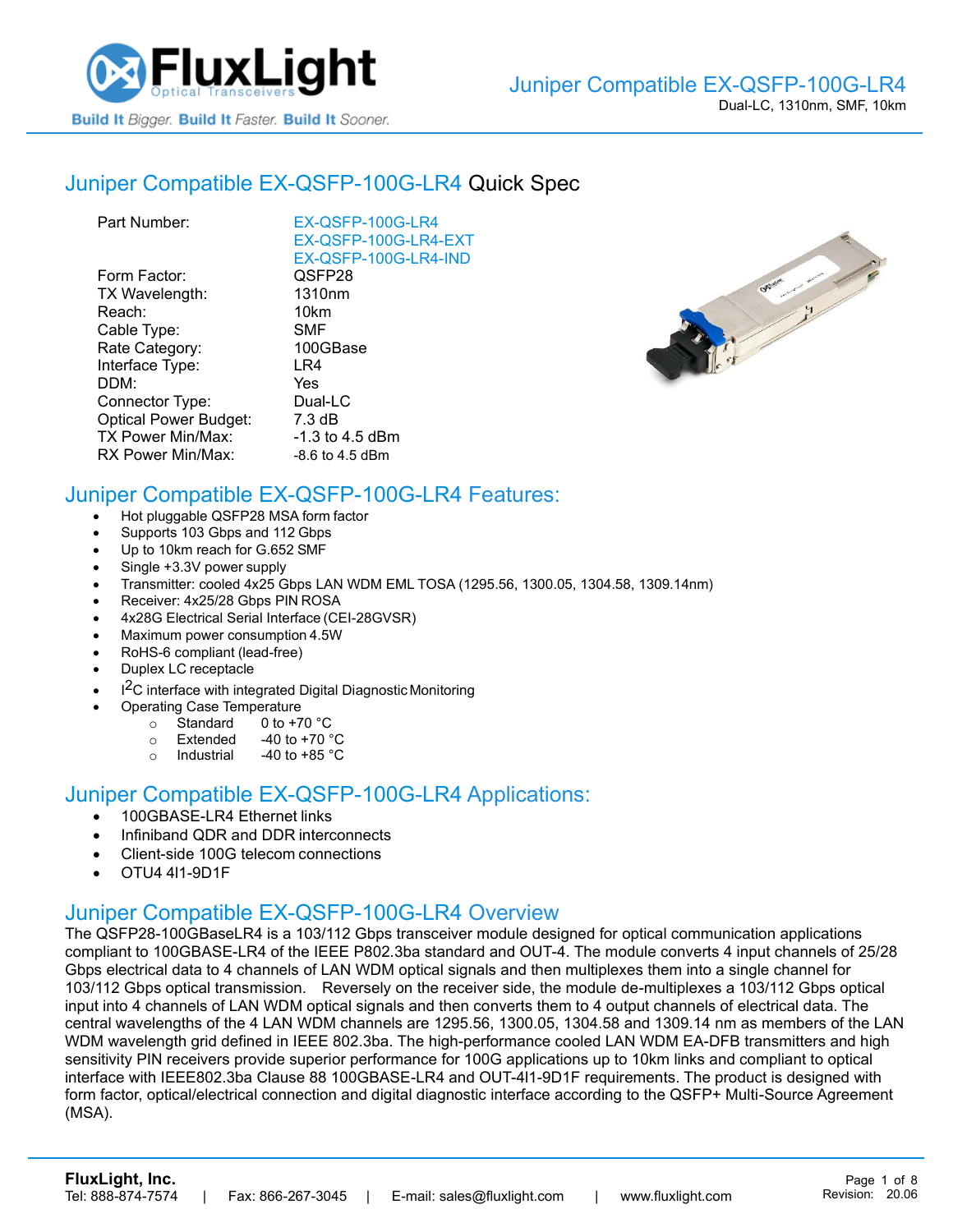

# Absolute Maximum Ratings

| <b>Parameter</b>                         | <b>Symbol</b> | <b>Min</b> | <b>Max</b> | <b>Unit</b> |
|------------------------------------------|---------------|------------|------------|-------------|
| Storage Temperature                      | Ts            | -40        | +85        | ℃           |
| Operating Case Temp (Standard)           | TOP           | 0          | 70         | °C          |
| Operating Case Temp (Extended)           | <b>TOP</b>    | $-40$      | 70         | °C          |
| Operating Case Temp (Industrial)         | <b>TOP</b>    | -40        | 85         | °C          |
| Power Supply Voltage                     | <b>Vcc</b>    | $-0.5$     | 3.6        | V           |
| Relative Humidity (non-<br>condensation) | RH            | 5          | 85         | %           |

# Recommended Operating Conditions

| <b>Parameter</b>            | <b>Symbol</b> | <b>Min</b> | <b>Typ</b> | <b>Max</b> | <b>Unit</b> |
|-----------------------------|---------------|------------|------------|------------|-------------|
| Power Supply Voltage        | Vcc           | 3.135      | 3.3        | 3.465      | V           |
| Data Rate, each Lane        |               |            | 25.78125   |            | Gb/s        |
| Control Input Voltage High) |               | 2          |            | <b>Vcc</b> | V           |
| Control Input Voltage Low   |               | 0          |            | 0.8        |             |
| Link Distance with G.652    |               |            |            | 10         | km          |

# Recommended Power Supply Filter

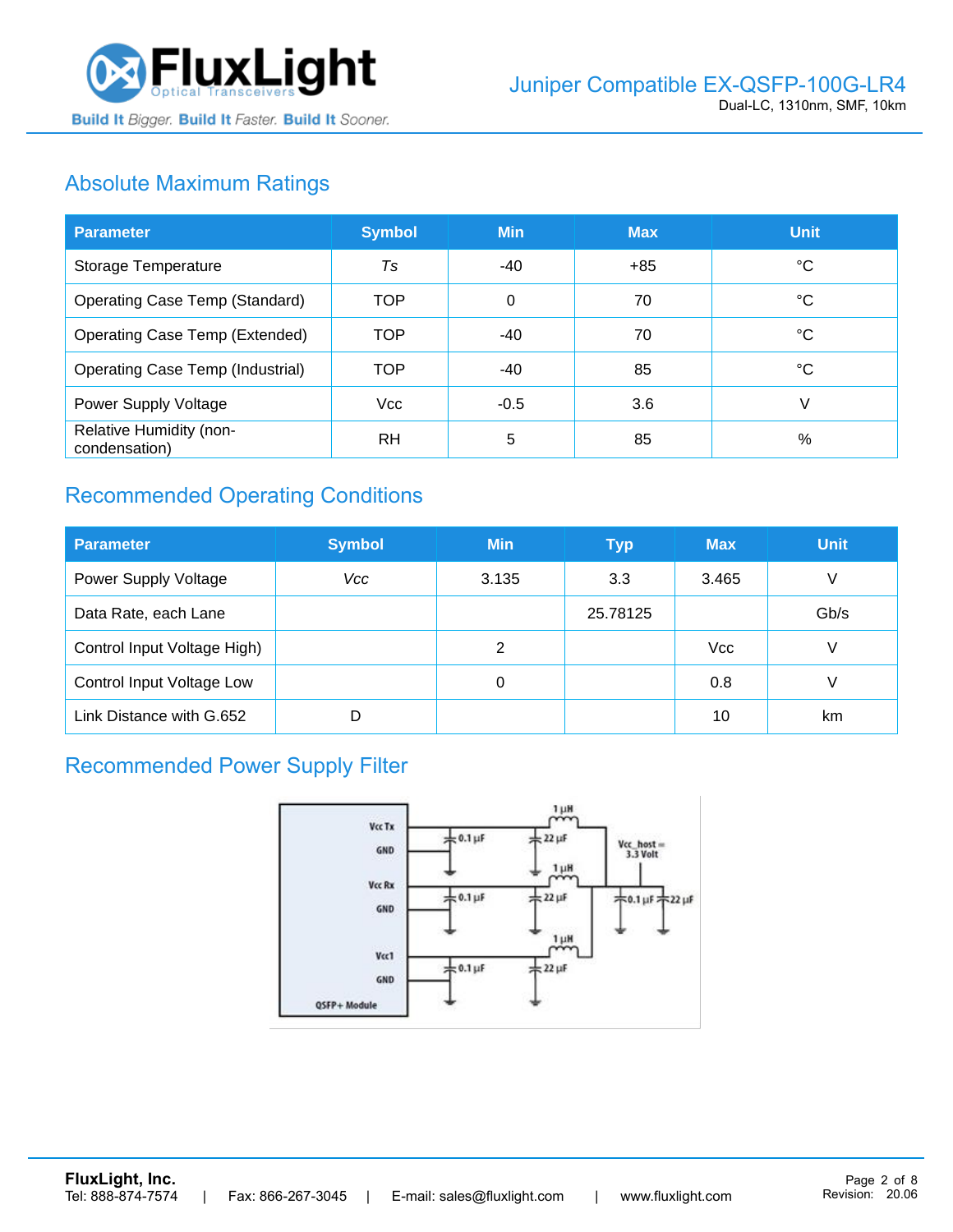

# Electrical Characteristics

| Parameter                | Symbol | Min | <b>Typ</b> | Max  | Unit |
|--------------------------|--------|-----|------------|------|------|
| <b>Power Consumption</b> |        | ۰   |            | 4.5  | W    |
| <b>Supply Current</b>    | ICC    |     |            | 1.21 |      |

### Electrical Characteristics-Transmitter (each lane)

| Parameter                           | Symbol | Min | $\overline{\mathsf{T}}\mathsf{y}\mathsf{p}$ | Max  | Unit |
|-------------------------------------|--------|-----|---------------------------------------------|------|------|
| Differential Input Voltage<br>Swing | Vin.pp | 150 |                                             | 1200 | mVpp |
| Differential Input<br>Impedance     | Zin    | 85  | 100                                         | 115  | 77   |

# Electrical Characteristics-Receiver

| Parameter                               | Symbol  | Min | Typ | Max  | Unit |
|-----------------------------------------|---------|-----|-----|------|------|
| Differential Output Voltage<br>Swing    | Vout.pp | 200 |     | 1100 | mVpp |
| <b>Differential Output</b><br>Impedance | Zout    | 85  | 100 | 115  | ohm  |

### Optical Characteristics

| Parameter       | Symbol | Min     | <b>Typ</b> | <b>Max</b> | Unit |
|-----------------|--------|---------|------------|------------|------|
| Lane Wavelength | LO     | 1294.53 | 1295.56    | 1296.59    |      |
|                 | L1     | 1299.02 | 1300.05    | 1301.09    |      |
|                 | L2     | 1303.54 | 1304.58    | 1305.63    | nm   |
|                 | LЗ     | 1308.09 | 1309.1     | 1310.19    |      |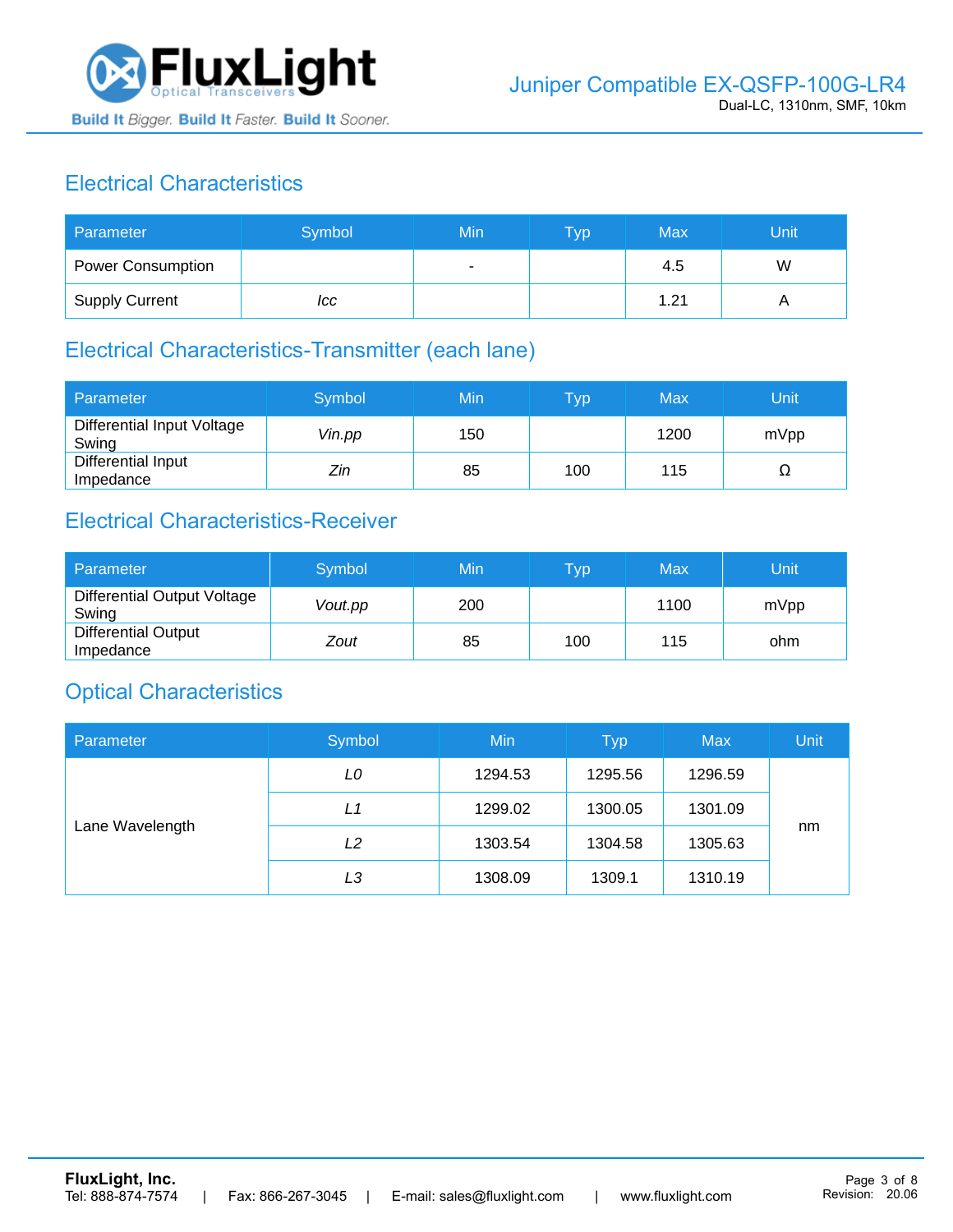

## Optical Characteristics-Transmitter (100GBase-LR4 operation)

| Parameter                                          | Symbol      | <b>Min</b>                           | <b>Typ</b> | <b>Max</b> | Unit | <b>Notes</b> |
|----------------------------------------------------|-------------|--------------------------------------|------------|------------|------|--------------|
| Signaling Speed per Lane                           | BR.         |                                      | 25.78      |            | Gbps |              |
| Side-mode Suppression Ratio                        | <b>SMSR</b> | 30                                   |            |            | dB   |              |
| <b>Total Average Launch Power</b>                  | PТ          |                                      |            | 10.5       | dBm  |              |
| Average Launch Power (each<br>Lane)                | PAVG        | $-4.3$                               |            | 4.5        | dBm  |              |
| <b>Optical Modulation Amplitude</b><br>(each Lane) | <b>POMA</b> | $-1.3$                               |            | 4.5        | dBm  |              |
| <b>Extinction Ratio</b>                            | ER          | 4                                    |            |            | dВ   |              |
| <b>Optical Return Loss Tolerance</b>               | TOL         |                                      |            | 20         | dB   |              |
| Eye Mask {X1, X2, X3, Y1, Y2,<br>Y3                |             | IEEE 802.3 Clause 88<br>100GBase-LR4 |            |            |      |              |
| Average Launch Power OFF<br>(each Lane)            | Poff        |                                      |            | $-30$      | dBm  |              |

#### Optical Characteristics-Receiver (100GBase-LR4 operation)

| Parameter                                | Symbol      | <b>Min</b> | <b>Typ</b> | <b>Max</b> | Unit            | <b>Notes</b> |
|------------------------------------------|-------------|------------|------------|------------|-----------------|--------------|
| Signaling Speed per Lane                 | <b>BR</b>   |            | 25.78      |            | Gbps            |              |
| <b>Total Average Receive Power</b>       |             |            |            | 10.5       | d <sub>Bm</sub> |              |
| Average Power at Receiver,<br>each Lane  |             | $-10.6$    |            | 4.5        | d <sub>Bm</sub> |              |
| Receive Power (OMA) (each<br>Lane)       |             |            |            | 4.5        | dBm             |              |
| Receiver Sensitivity (OMA),<br>each Lane | <b>SEN</b>  |            |            | $-8.6$     | d <sub>Bm</sub> |              |
| <b>LOS Assert</b>                        | <b>LOSA</b> |            | $-26$      |            | d <sub>Bm</sub> |              |
| <b>LOS Deassert</b>                      | LOSD        |            | $-11.6$    |            | dBm             |              |
| <b>LOS Hysteresis</b>                    | LOSH        | 0.5        |            |            | dB              |              |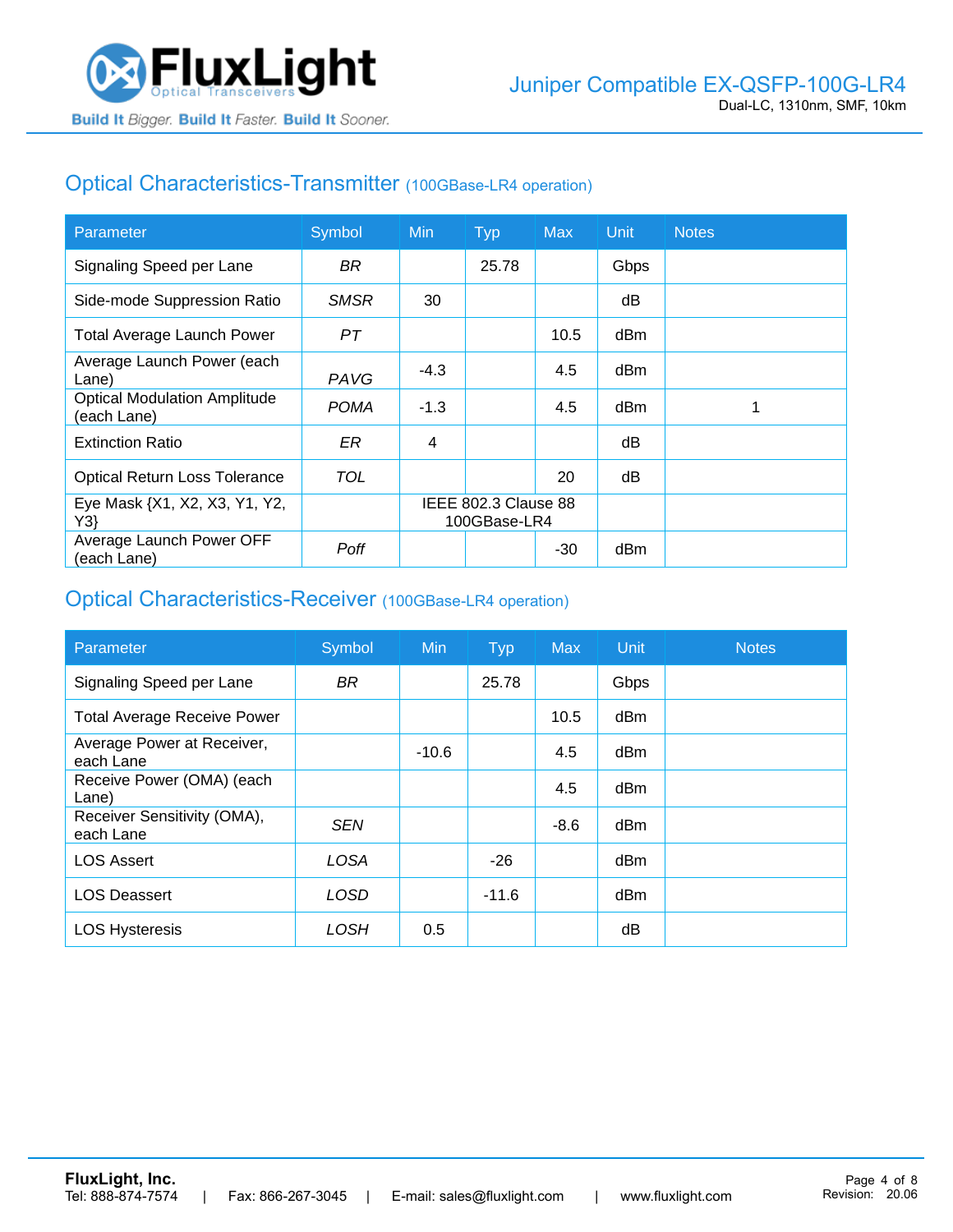

# Optical Characteristics-Transmitter (OTU-4 operation)

| <b>Parameter</b>                                    | <b>Symbol</b> | <b>Min</b>        | <b>Typ</b> | <b>Max</b> | <b>Unit</b> | <b>Notes</b> |
|-----------------------------------------------------|---------------|-------------------|------------|------------|-------------|--------------|
| Signaling Speed per Lane                            | BR            |                   | 27.95      |            | Gbps        |              |
| Side-mode Suppression Ratio                         | <b>SMSR</b>   | 30                |            |            | dB          |              |
| <b>Total Average Launch Power</b>                   | PТ            |                   |            | 10.5       | dBm         |              |
| Average Launch Power (each Lane)                    | PAVG          | $-2.5$            |            | 2.9        | dBm         |              |
| Difference in Launch Power between<br>any two Lanes |               |                   |            |            |             |              |
| (OMA)                                               | Ptx, diff     |                   |            | 5          | dB          |              |
| <b>Extinction Ratio</b>                             | ER            | $\overline{7}$    |            |            | dB          |              |
| <b>Optical Return Loss Tolerance</b>                | TOL           |                   |            | 20         | dB          |              |
| <b>Transmitter Reflectance</b>                      | RT.           |                   |            | $-12$      | dB          |              |
| Eye Mask {X1, X2, X3, Y1, Y2, Y3}                   |               | G.959.1 Compliant |            |            |             | 2            |
| Average Launch Power OFF (each<br>Lane)             | Poff          |                   |            | $-30$      | dBm         |              |

Note: Transmitter optical characteristics are measured with a single mode fiber.

### Optical Characteristics-Receiver (OTU4 operation)

| <b>Parameter</b>                                     | <b>Symbol</b> | <b>Min</b> | <b>Typ</b> | <b>Max</b> | <b>Unit</b> | <b>Notes</b> |
|------------------------------------------------------|---------------|------------|------------|------------|-------------|--------------|
| Signaling Speed per Lane                             | BR            |            | 27.95      |            | Gbps        |              |
| Damage Threshold (each Lane)                         | THd           | 4.5        |            |            | dBm         | 3            |
| <b>Total Average Receive Power</b>                   |               |            |            | 10.5       | dBm         |              |
| Average Power at Receiver, each<br>Lane              |               | $-8.6$     |            | 2.9        | dBm         |              |
| Stressed Receiver Sensitivity, each<br>Lane          |               |            |            | $-8.6$     | dBm         | 4            |
| Difference in Receive Power between<br>any two Lanes | Prx, diff     |            |            | 5.5        | dB          |              |
| <b>LOS Assert</b>                                    | LOSA          |            | $-25$      |            | dBm         |              |
| <b>LOS Deassert</b>                                  | LOSD          |            | $-11.6$    |            | dBm         |              |
| <b>LOS Hysteresis</b>                                | <b>LOSH</b>   | 0.5        |            |            | dB          |              |
| <b>Optical Return Loss</b>                           | ORL           |            |            | $-26$      | dB          |              |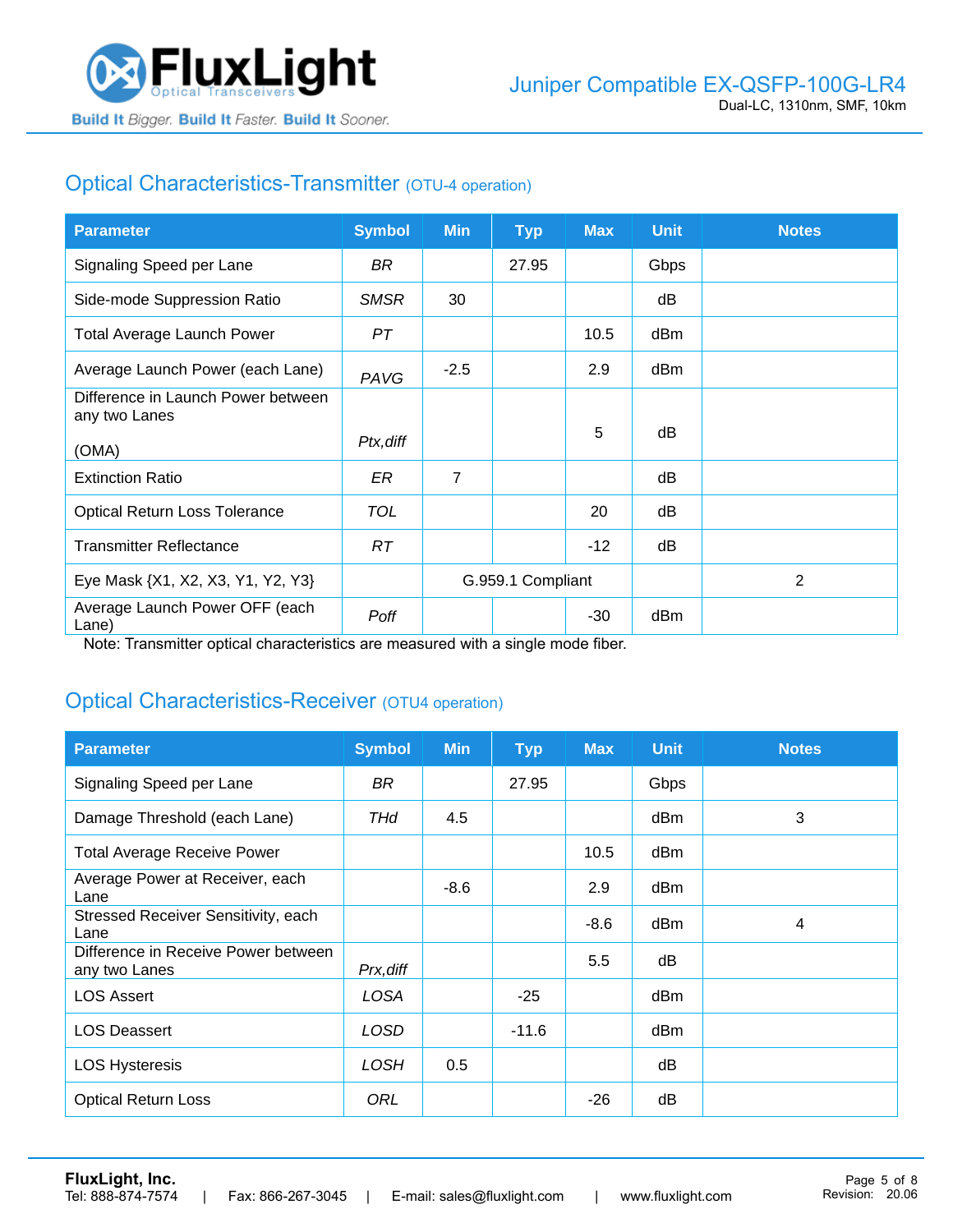

# Digital Diagnostic Functions

The following digital diagnostic characteristics are defined over the normal operating conditions unless otherwise specified.

| Parameter                                  | Symbol         | Min    | <b>Typ</b> | <b>Max</b>     | Unit   | <b>Notes</b>                        |
|--------------------------------------------|----------------|--------|------------|----------------|--------|-------------------------------------|
| Temperature monitor absolute<br>error      | <b>DMITEMP</b> | -3     |            | 3              | deg. C | Over operating<br>temperature range |
| Supply voltage monitor absolute<br>error   | <b>DMIVCC</b>  | $-0.1$ |            | 0.1            | V      | Over Full operating<br>range        |
| Channel RX power monitor<br>absolute error | DMIRX_CH       | $-2$   |            | 2              | dB     |                                     |
| Channel Bias current monitor               | DMIIbias_CH    | $-10%$ |            | 10%            | mA     |                                     |
| Channel TX power monitor<br>absolute error | DMITX_CH       | $-2$   |            | $\mathfrak{p}$ | dB     |                                     |

### PIN Assignment and Function Definitions

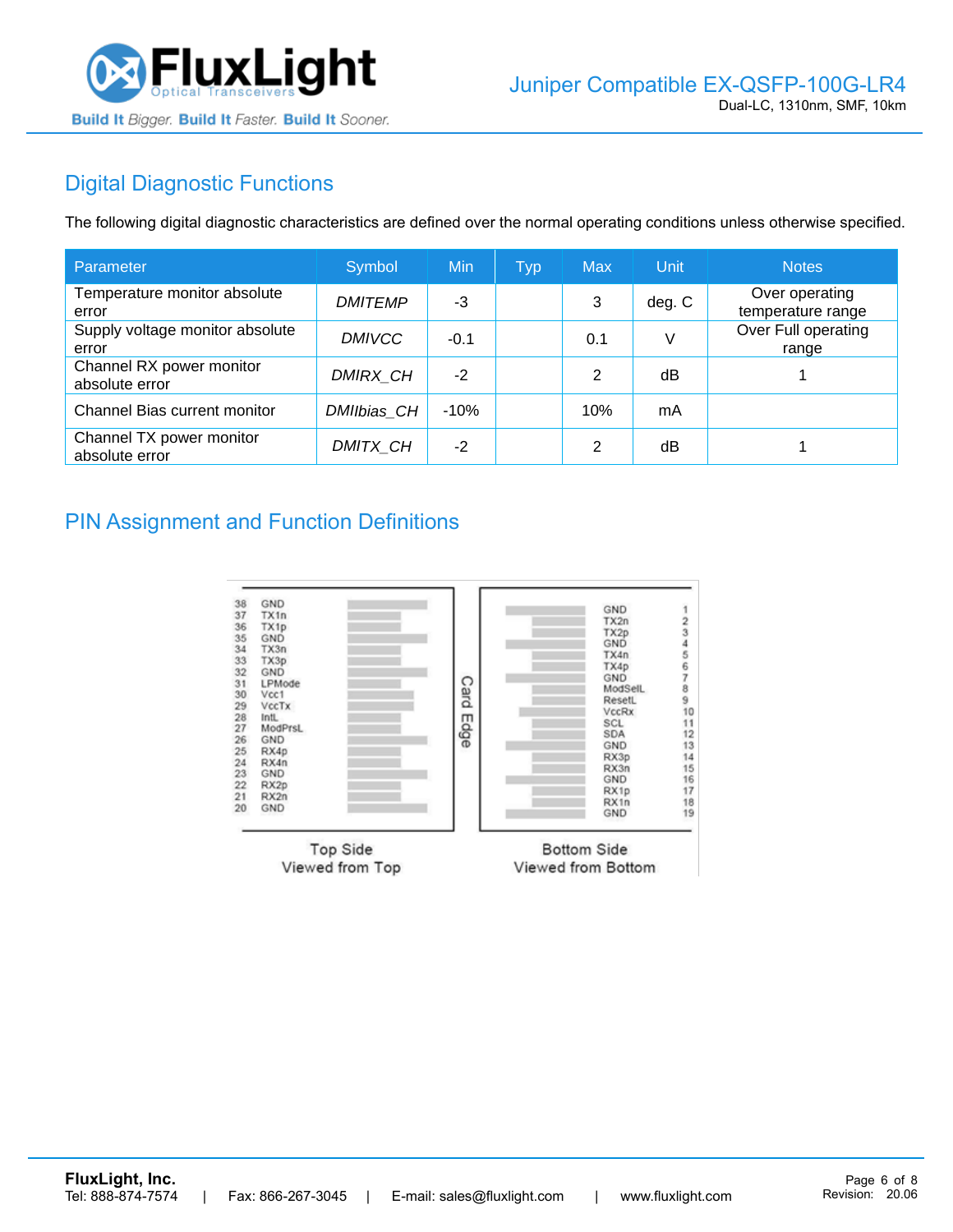

#### PIN Definition

| <b>PIN</b>     | <b>Signal Name</b>      | Description                                      |
|----------------|-------------------------|--------------------------------------------------|
| 1              | <b>GND</b>              | Ground (1)                                       |
| 2              | Tx2n                    | CML-I Transmitter 2 Inverted Data Input          |
| 3              | Tx2p                    | CML-I Transmitter 2 Non-Inverted Data Input      |
| 4              | <b>GND</b>              | Ground (1)                                       |
| 5              | Tx4n                    | CML-I Transmitter 4 Inverted Data Input          |
| 6              | Tx4p                    | CML-I Transmitter 4 Non-Inverted Data Input      |
| $\overline{7}$ | GND                     | Ground (1)                                       |
| 8              | ModSelL                 | <b>LVTLL-I Module Select</b>                     |
| 9              | ResetL                  | <b>LVTLL-I Module Reset</b>                      |
| 10             | <b>VCCR<sub>x</sub></b> | +3.3V Power Supply Receiver (2)                  |
| 11             | <b>SCL</b>              | LVCMOS-I/O 2-Wire Serial Interface Clock         |
| 12             | <b>SDA</b>              | LVCMOS-I/O 2-Wire Serial Interface Data          |
| 13             | <b>GND</b>              | Ground (1)                                       |
| 14             | Rx3p                    | CML-O Receiver 3 Non-Inverted Data Output        |
| 15             | Rx3n                    | CML-O Receiver 3 Inverted Data Output            |
| 16             | <b>GND</b>              | Ground (1)                                       |
| 17             | Rx1p                    | <b>CML-O Receiver 1 Non-Inverted Data Output</b> |
| 18             | Rx1n                    | CML-O Receiver 1 Inverted Data Output            |
| 19             | <b>GND</b>              | Ground (1)                                       |
| 20             | <b>GND</b>              | Ground (1)                                       |
| 21             | Rx2n                    | <b>CML-O Receiver 2 Inverted Data Output</b>     |
| 22             | Rx <sub>2</sub> p       | CML-O Receiver 2 Non-Inverted Data Output        |
| 23             | <b>GND</b>              | Ground (1)                                       |
| 24             | Rx4n                    | CML-O Receiver 4 Inverted Data Output            |
| 25             | Rx4p                    | CML-O Receiver 4 Non-Inverted Data Output        |
| 26             | <b>GND</b>              | Ground (1)                                       |
| 27             | ModPrsL                 | Module Present                                   |
| 28             | IntL                    | Interrupt                                        |
| 29             | <b>VCCTx</b>            | +3.3V Power Supply Transmitter (2)               |
| 30             | VCC <sub>1</sub>        | +3.3V Power Supply                               |
| 31             | LPMode                  | <b>LVTLL-I Low Power Mode</b>                    |
| 32             | <b>GND</b>              | Ground (1)                                       |
| 33             | Tx3p                    | CML-I Transmitter 3 Non-Inverted Data Input      |
| 34             | Tx3n                    | CML-I Transmitter 3 Inverted Data Input          |
| 35             | <b>GND</b>              | Ground (1)                                       |
| 36             | Tx1p                    | CML-I Transmitter 1 Non-Inverted Data Input      |
| 37             | Tx1n                    | CML-I Transmitter 1 Inverted Data Input          |
| 38             | <b>GND</b>              | Ground (1)                                       |

Notes:

1. All Ground (GND) are common within the QSFP+ module and all module voltages are referenced to this potential unless noted otherwise. Connect these directly to the host board signal common ground plane.

2. VccRx, Vcc1 and VccTx are the receiving and transmission power suppliers and shall be applied concurrently. The connector pins are each rated for a maximum current of 500mA.